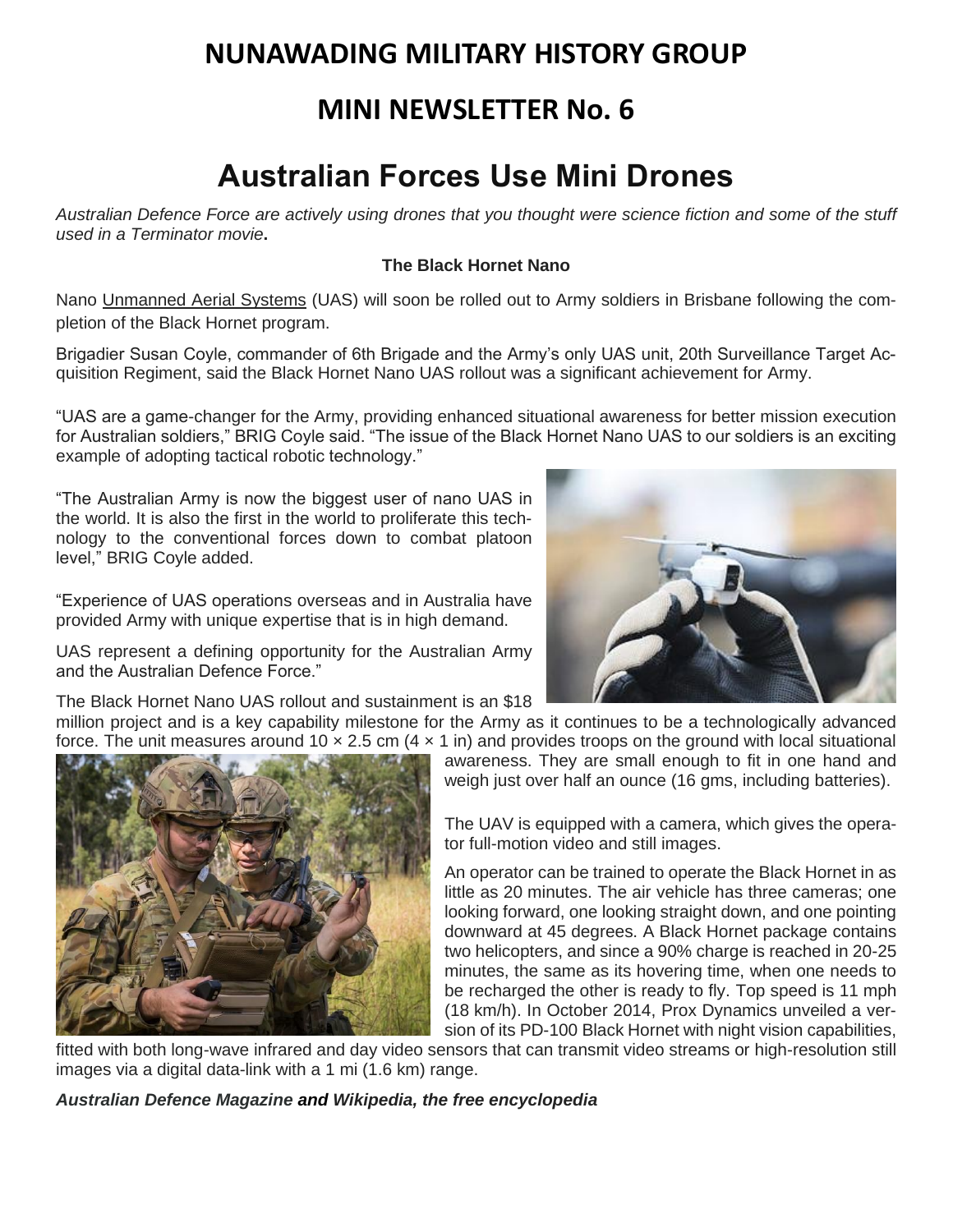#### **Aerovironment's Wasp-AE Mini-UAVs**

The Australian defense department selected AeroVironment's Wasp AE small unmanned aircraft system for use by the Australian Defence Force (ADF). The Australian order will deliver mini-drones within a period of threeyear period, and support the systems for ten years. The contract is worth A\$101 million(USD 74.6 million), of which the about half (US\$36.5 million) will be the original manufacturer's share.

This is the largest Australian order for Wasp-AE to date. In 2014 XTEK placed an initial order worth A\$7.7 for Wasp AE for the evaluation and training of Australian forces. The current order will support full-scale fielding of the systems.

The Wasp AE weighs 2.8 pounds, operates for up to 50 minutes at a range of up to five kilometers and delivers live, streaming color and infrared video from its pan-tilt-zoom Mantis i22 AE gimbaled payload. Launched by hand and capable of landing on the ground or in fresh or salt water, the Wasp AE provides portability and flexibility for infantry, littoral or maritime reconnaissance operations.

AeroVironment is working closely with Australian partners XTEK, GD Mediaware and Sentient Vision to modify and introduce the WASP AE solution for Australian requirement. XTEK and AeroVironment will provide local maintenance, training, and field support to serve the immediate needs of ADF while expanding AeroVironment's global support capabilities.



**Australian Army soldiers Corporal Doug Coombs (left) and Corporal Matthew Molloy (left) from 2nd/14th Light Horse Regiment (Queensland Mounted Infantry) with a Wasp AE and a PD-100 Black Hornet unmanned aircraft vehicle at Gallipoli Barracks, Brisbane, on 5 October 2016. Photo: Sgt. Janine Fabre, Australian Defence**



**The Wasp AE weighs 2.8 pounds, operates for up to 50 minutes at a range of up to five kilometers and delivers live, streaming color and infrared video from its pan-tilt-zoom Mantis i22 AE gimbaled payload. Launched by hand and capable of landing on the ground or in fresh or salt water, the Wasp AE provides portability and flexibility for infantry, littoral or maritime reconnaissance operations. Photo: Sgt. Janine Fabre, Australian Defence**



**Bombardier Jarrod Logan launches a Wasp AE unmanned aerial system from a paddock 20km south of Canberra to survey blazing scrub in the Orroral Valley. Photo: Corporal Julia Whitwell**

**Articles from** *Defence Update Magazine, by Tamir Eshel - and Defence News*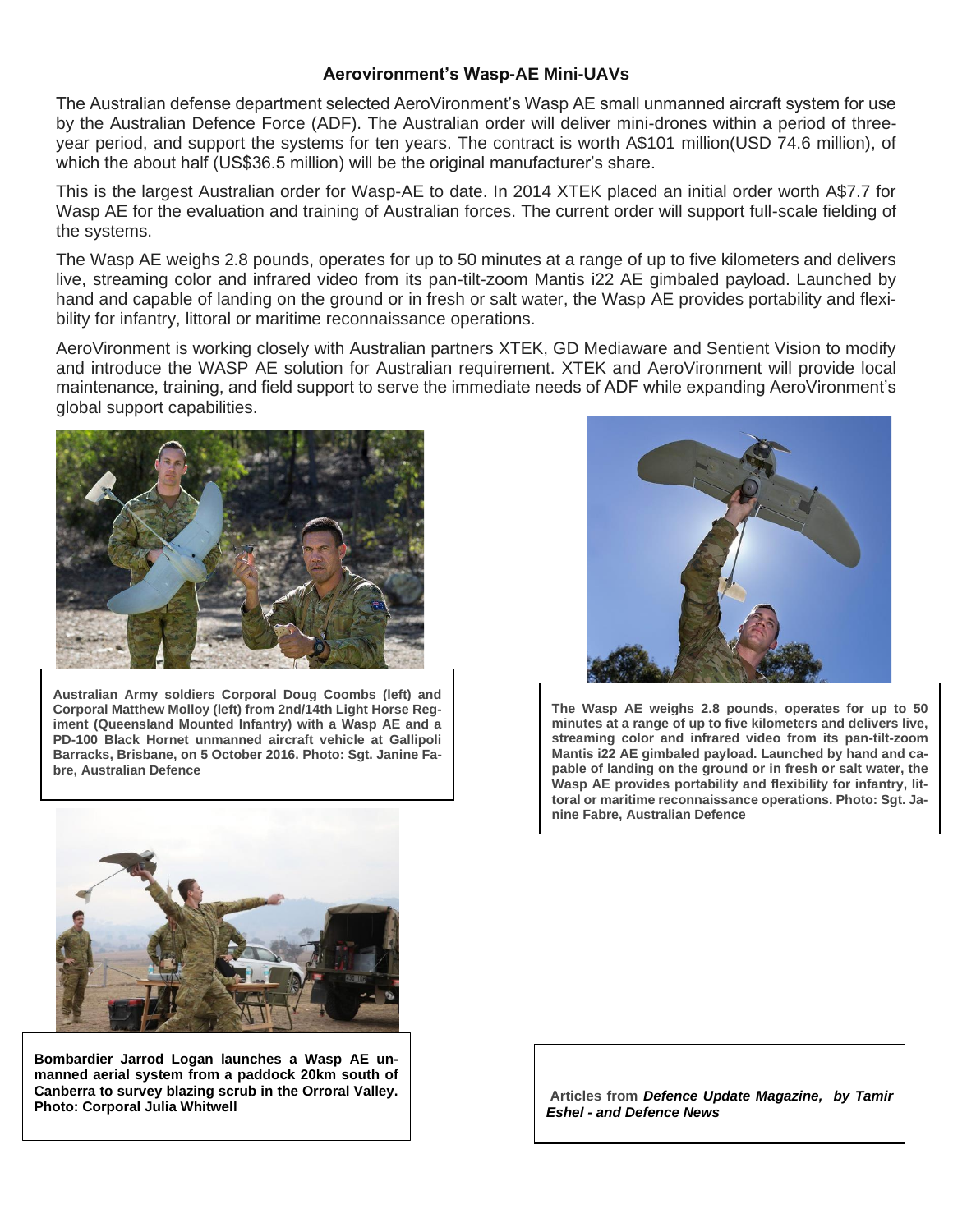# **Popski's Private Army**

**Popski's Private Army**, officially **No. 1 Demolition Squadron, PPA**, was a unit of [British](https://en.wikipedia.org/wiki/United_Kingdom) [Special Forces](https://en.wikipedia.org/wiki/Special_Forces) set up in [Cairo](https://en.wikipedia.org/wiki/Cairo) in October 1942 by [Major](https://en.wikipedia.org/wiki/Major) Vladimir Peniakoff. Popski's Private Army was one of several raiding units formed in the [Western Desert](https://en.wikipedia.org/wiki/Western_Desert_(North_Africa)) during the [Second World War.](https://en.wikipedia.org/wiki/Second_World_War) The squadron also served

in [Italy,](https://en.wikipedia.org/wiki/Italian_Campaign_(World_War_II)) and was disbanded in September 1945.

No. 1 Demolition Squadron was formed specifically to attack [Field-Marshal](https://en.wikipedia.org/wiki/Field-Marshal) Rommel's fuel supplies, in support of General Montgomery's [offensive at El Alamein,](https://en.wikipedia.org/wiki/Second_Battle_of_El_Alamein) at the suggestion of Lieutenant-Colonel [John Hackett.](https://en.wikipedia.org/wiki/John_Hackett_(British_Army_officer)) The unit became operational on 10 December 1942 as an 8th Army Special Forces unit. After the [Long Range Desert Group](https://en.wikipedia.org/wiki/Long_Range_Desert_Group) (LRDG) and the [Special Air](https://en.wikipedia.org/wiki/Special_Air_Service)  [Service](https://en.wikipedia.org/wiki/Special_Air_Service) (SAS), PPA was the last and smallest of the three main irregular raiding, reconnaissance and intelligence units formed during the North African Campaign.



**[Vladimir Peniakoff](https://en.wikipedia.org/wiki/Vladimir_Peniakoff)**

When the [Second World War](https://en.wikipedia.org/wiki/Second_World_War) broke out, the 42-year-old Peniakoff applied to serve in the [Royal Air Force,](https://en.wikipedia.org/wiki/Royal_Air_Force) and the Royal Navy,

but was rejected. He was accepted by the British Army, and assigned to garrison duties as an Arabic-speaking junior officer in the [Libyan Arab Force](https://en.wikipedia.org/w/index.php?title=Libyan_Arab_Force&action=edit&redlink=1) (LAF). Not satisfied, Popski left his post and formed the [Libyan Arab Force](https://en.wikipedia.org/w/index.php?title=Libyan_Arab_Force_Commando&action=edit&redlink=1)  [Commando](https://en.wikipedia.org/w/index.php?title=Libyan_Arab_Force_Commando&action=edit&redlink=1) (LAFC), a small group of British and Libyan soldiers who operated behind the lines in the [Jebel](https://en.wikipedia.org/wiki/Jebel_Akhdar,_Libya)  [Akhdar](https://en.wikipedia.org/wiki/Jebel_Akhdar,_Libya) area of [Cyrenaica.](https://en.wikipedia.org/wiki/Cyrenaica)

On his return to Cairo in the middle of 1942, Peniakoff was invited to join a [Long Range Desert Group](https://en.wikipedia.org/wiki/Long_Range_Desert_Group) (LRDG) raid in the area he had just left. In doing so, he learned much about their procedures, but also lost his left little finger to an Italian bullet. He was awarded the [Military Cross](https://en.wikipedia.org/wiki/Military_Cross) (MC)

for his previous intelligence reporting and petrol dump raiding while leading the LAFC for three months behind enemy lines, and for the operation with the LRDG. While he was away, the LAFC was disbanded. He was given the [nickname](https://en.wikipedia.org/wiki/Nickname) Popski, from a *[Daily Mirror](https://en.wikipedia.org/wiki/Daily_Mirror)* cartoon character, by Captain [Bill Kennedy Shaw](https://en.wikipedia.org/wiki/Bill_Kennedy_Shaw) (the LRDG's Intelligence Officer) because his signalers had problems with "Peniakoff".

Formation, and initial actions

Shortly after this No. 1 Demolition Squadron was formed, the smallest independent unit of the British Army at 23 men all-ranks. The original officers of the unit were three friends who had served together in the Libyan Arab Force: Popski, Robert Park Yunnie and Jean Caneri.



**Vladimiri Peniakoff with his Jeep during a raid on Barce, Libya**

Lieutenant Colonel [John Hackett\\*](https://en.wikipedia.org/wiki/John_Hackett_(British_Army_officer)), who coordinated British raiding operations, asked Peniakoff to give the new unit a cover name, but vacillated. The unit's name ultimately came from Hackett's exasperation at Popski's delay: "You had better find a name quick or we shall call you Popski's Private Army"—"I'll take it". PPA was unusual in that all officer recruits reverted to lieutenant on joining, and [other ranks](https://en.wikipedia.org/wiki/Other_ranks_(UK)) reverted to private. The unit was run quite informally: there was no saluting and no drill, officers and men messed together, every man was expected to know what to do and get on with it, and there was only one punishment for failure of any kind: to be immediately [returned to unit.](https://en.wikipedia.org/wiki/Returned_to_unit) It was also efficient, having an unusually

small [headquarters.](https://en.wikipedia.org/wiki/Headquarters)



**The Egyptian made headdress badge of No. 1 Demolition Squadron, "Popski's Private Army being an engraved silver astrolabe on an elaborate stand.** 

**Shoulder flash under**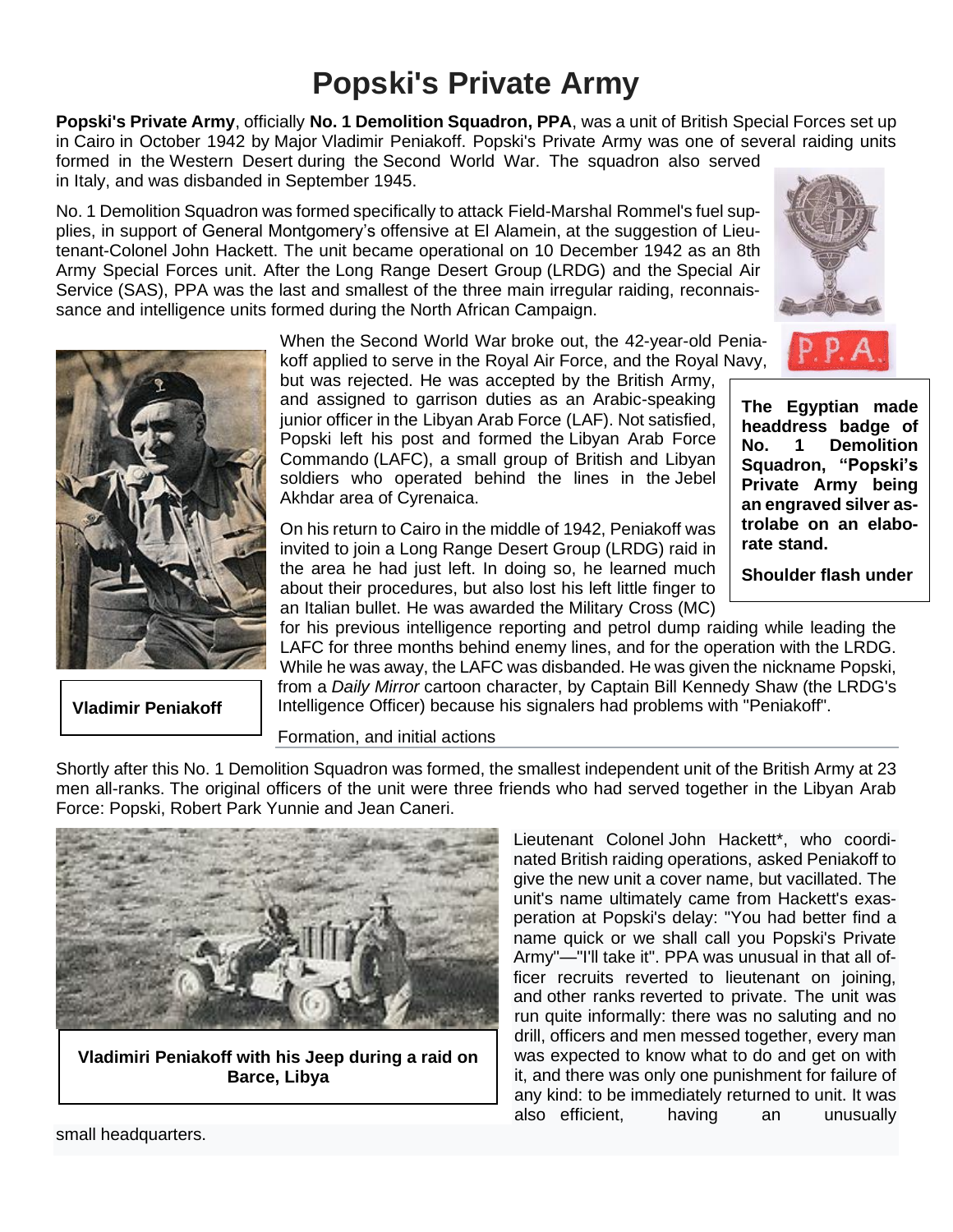Events proceeded rapidly; the Germans and Italians were expelled from Egypt and Libya shortly after PPA became active. A joint LRDG-PPA patrol discovered the gap in the mountains that let [Bernard Montgomery](https://en.wikipedia.org/wiki/Bernard_Montgomery) launch an outflanking move around [Erwin Rommel'](https://en.wikipedia.org/wiki/Erwin_Rommel)s defense at the Mareth Line. The PPA was also among the first elements of [Eighth Army](https://en.wikipedia.org/wiki/Eighth_Army_(United_Kingdom)) (moving west) to linkup with the British [First Army](https://en.wikipedia.org/wiki/First_Army_(United_Kingdom)) and American [II Corps](https://en.wikipedia.org/wiki/II_Corps_(United_States)) (advancing east) in Tunisia in early 1943. Many PPA raiding and reconnaissance operations were carried out around the time of the [Battle of Kasserine Pass,](https://en.wikipedia.org/wiki/Battle_of_Kasserine_Pass) including taking the surrender of 600 Italians.

The summer of 1943 was spent in Algeria and Tunisia recruiting and training new volunteers from the LRDG, SAS, Commandos and Royal Armoured Corps for the fight in Italy, bringing the unit's size up to about 35 all ranks, with two fighting patrols and a small HQ. For a short while PPA experimented with using [1st Airborne](https://en.wikipedia.org/wiki/1st_Airborne_Division)  [Division's](https://en.wikipedia.org/wiki/1st_Airborne_Division) gliders to deliver them and their [jeeps](https://en.wikipedia.org/wiki/Jeep) behind the Axis lines in Sicily, but their part in that operation was cancelled at the last minute.

#### Italy

In September 1943 an advance patrol of PPA sailed to [Taranto](https://en.wikipedia.org/wiki/Taranto) on board the USS *[Boise](https://en.wikipedia.org/wiki/USS_Boise_(CL-47))* and headed inland, where they discovered the hitherto unknown weakness of the [German 1st Parachute Division](https://en.wikipedia.org/wiki/1st_Parachute_Division_(Germany)) opposing 1st Airborne. As a result of this success Popski was allowed to increase the size of PPA to 80 all ranks; throughout the Italian Campaign about 100 men were actually deployed at any one time.

Three fighting patrols, each of 18 men in six jeeps, and one Tactical HQ patrol of four jeeps were formed and given great autonomy. Each jeep was armed with .50in and .30in machine guns, giving the patrols immense firepower for their size. The men trained hard for amphibious, mountain and parachute operations, demolition and counter-demolition, reconnaissance and intelligence gathering.



**PPA Patrol - Italy 1945**

They were deployed in many roles, often clan-

destine, and for several months even operated as regular front line troops, holding a sector of the [Allied](https://en.wikipedia.org/wiki/Allies_of_World_War_II) front line, badly depleted after the withdrawal of forces for the D-Day landings in Normandy, nipping around in their jeeps to fool the Germans into believing that they were opposed by much larger units.

Several operations used [DUKWs](https://en.wikipedia.org/wiki/DUKW) or small landing craft called [RCLs](https://en.wikipedia.org/wiki/Ramped_Cargo_Lighter) (manned by [Royal Engineers](https://en.wikipedia.org/wiki/Royal_Engineers) who became known as "Popski's Private Navy") to sail up the [Adriatic](https://en.wikipedia.org/wiki/Adriatic) and get behind the German front line, escorted by the Royal Navy's [Coastal](https://en.wikipedia.org/wiki/Coastal_Forces)  [Forces.](https://en.wikipedia.org/wiki/Coastal_Forces)

Throughout the bitter winter weather and fighting of 1944 and 1945 PPA undertook their operations ahead of regular forces,

in support of British, [Canadian,](https://en.wikipedia.org/wiki/Canadian_Army) [Indian](https://en.wikipedia.org/wiki/Indian_Army) and [Polish](https://en.wikipedia.org/wiki/Polish_Army) [armoured,](https://en.wikipedia.org/wiki/Armoured_fighting_vehicle) [infantry](https://en.wikipedia.org/wiki/Infantry) and [commando](https://en.wikipedia.org/wiki/Commando) units. They located targets for the Allied Air Force, chased Germans out of rear-areas, saved bridges, captured many prisoners and guns, and accepted the surrender of the entire German garrison at [Chioggia.](https://en.wikipedia.org/wiki/Chioggia)

At various times PPA worked alongside other secret units such as the LRDG, SAS, No. 1 Special Force [\(SOE\)](https://en.wikipedia.org/wiki/Special_Operations_Executive), Phantom, 'A' Force and [Office of Strategic Services.](https://en.wikipedia.org/wiki/Office_of_Strategic_Services) Along the way they adopted many strays, including Russian, Italian and German POWs, Italian regulars and partisans, both royalist and communist.

Popski was awarded the Distinguished Service Order (DSO) in November 1944, during joint operations (such as "Porterforce") with the [27th Lancers](https://en.wikipedia.org/wiki/27th_Lancers) and Italian partisans of the [28th Garibaldi Brigade,](https://en.wikipedia.org/w/index.php?title=28th_Garibaldi_Brigade&action=edit&redlink=1) to liberate [Ravenna.](https://en.wikipedia.org/wiki/Ravenna) Shortly afterwards he lost his left hand to a German [rifle-grenade.](https://en.wikipedia.org/wiki/Rifle-grenade)

At the end of the war Popski's Private Army sailed some of their jeeps on RCLs to [Venice,](https://en.wikipedia.org/wiki/Venice) where they drove around [St. Mark's Square,](https://en.wikipedia.org/wiki/Piazza_San_Marco) the only wheeled vehicles ever to have been there. The unit was disbanded four



**Lieutenant Colonel Vladimir "Popski" Peniakoff and his gunner / driver Corporal Cokes in their Jeep in Italy**